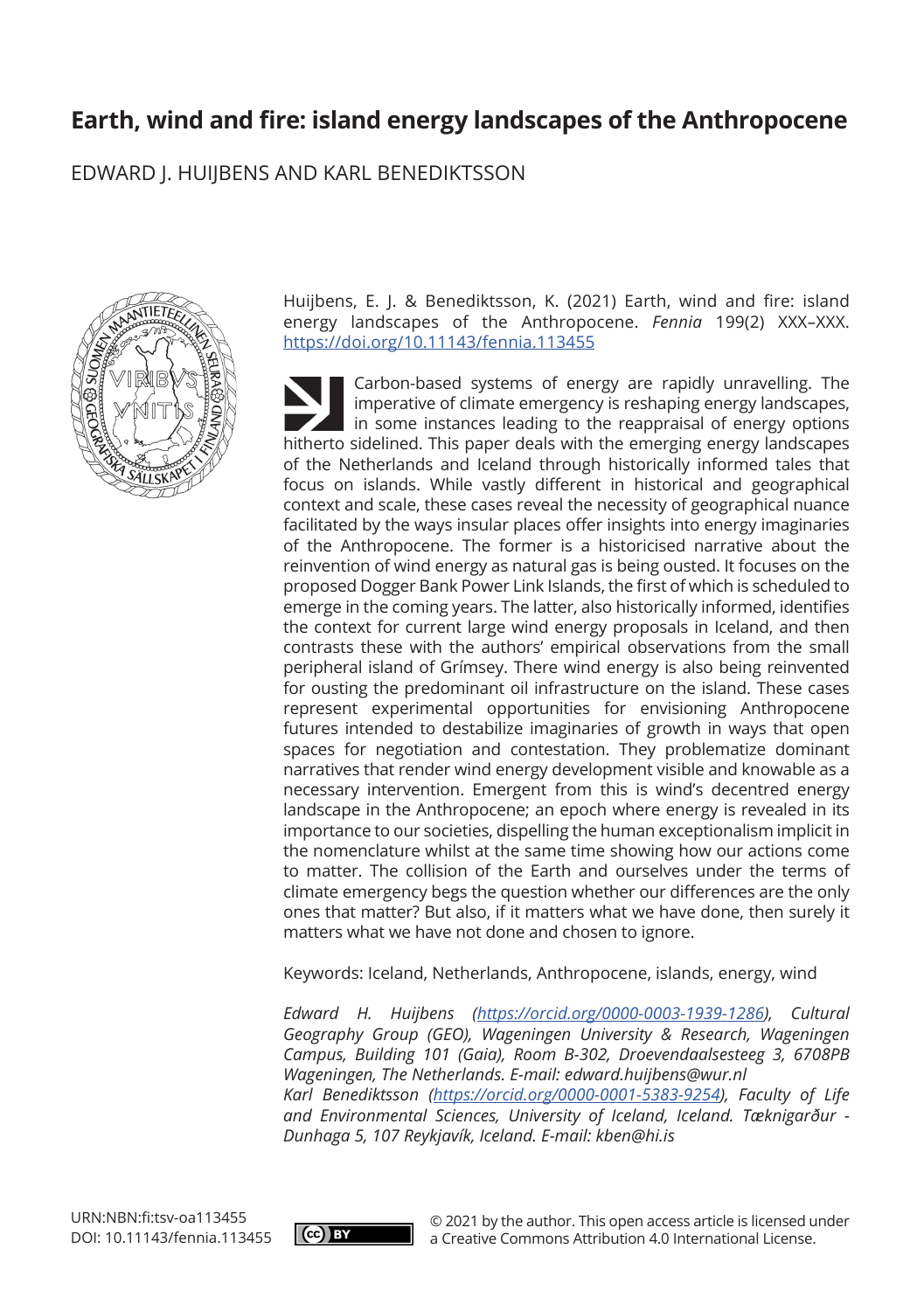### **Introduction**

New energy landscapes are taking shape, animated by the imperatives of climate change. This paper deals with the emerging energy landscapes of the Netherlands and Iceland through historically informed tales that focus on islands. While vastly different in historical and geographical context and scale, we contend that these cases reveal the necessity of geographical nuance facilitated by the ways insular places offer insights into energy imaginaries of the Anthropocene. The former case is a historicised narrative about the reinvention of Dutch wind energy as natural gas is being ousted, through the forming of artificial islands channelling electricity from immense offshore wind turbine arrays to the mainland. The latter example, also historically informed, identifies the context for recently tabled large-scale wind energy proposals in Iceland, and then describes in some detail the peripheral island of Grímsey, where small-scale wind energy is being promoted for ousting the predominant oil infrastructure on the island. Although vastly different in most aspects, these island-centred proposals represent experimental opportunities for imagining Anthropocene futures and landscapes.

'Landscape' is of course a staple concept of geography, albeit one which has given rise to myriad interpretations, which we do not dwell on here (but see e.g. Wylie 2007; Benediktsson & Lund 2011; Kolen *et al*. 2015). For us, landscapes are at once material and non-material: they are the result in the present of past imaginings of the future, embodying choices that have been made, and, importantly also, alternatives that were suggested but not chosen. Nowhere is this more obvious than in energy landscapes – the spatially variegated physical manifestations of energy systems together with the imaginaries that have brought them into being. The concept of the 'imaginary' has indeed gained much attention in recent studies of sociotechnical systems (Jasanoff & Kim 2009, 2015). It has proved particularly productive for understanding how energy systems come to be assembled in particular ways (Benediktsson 2021), resulting in a range of 'scapes'.

The particular energy landscapes this paper focuses on is inspired by recent geographical work on islands. An example is Bonnett (2020), who claims that the world has entered the "age of islands". Similarly, Pugh and Chandler (2021, 1) assert that "There are only islands after the end of the world", placing emphasis on the island as increasingly important for both policy orientation and critical imaginaries as the looming climate catastrophe is becoming evident. Drawing on the island's liminal and disruptive capacities, especially readily observable relational entanglements and sensitivities, these authors encourage a geographically nuanced focus on its peoples and modes of life. Seen from this perspective, the island space provides grounds for interrogating new energy infrastructures proposed in response to the climate crisis. Indeed, "[o]ur power to reshape the planet is stark on new islands" (Bonnett 2020, 4), but also on older ones. The reshaping and making of island spaces is thereby bound with hope, as much as with the fact that islands often manifest disasters and dynamics of climate change playing out with particular intensity. Moreover, in the energy transition, islands have come to be seen as important laboratories for putting new socio-technical imaginaries into practice (Skjølsvold *et al*. 2020).

The title of the article draws attention to the dominant harnessing of earthly fires of fossilised hydrocarbon in the two cases narrated, and how these are supposed to be replaced with wind under the current climatic regime. This is a climatic regime dominated by humans and our evergrowing powers to transform the face of the Earth with our ingenuity and technology. The earthshifting geo-power of our technology and its Earth System impacts, has prompted the naming of a new geological epoch, that of the Anthropocene, or the geological epoch of Man (Pálsson 2019). However, this epoch is one where certain 'men' in certain places, and not humanity as a whole everywhere, have brought about transformations to various Earth systems on a planetary scale. While we do not want to recount how the ways in which Europe amassed its wealth through rather violent and morally dubious means of appropriation that heralded this era (Lewis & Maslin 2018), the Anthropocene represents to us a story of how the 'end of the world' is spatially differentiated (Wakefield 2020), drawing attention to plurality and the importance of scale (Tornel & Lunden 2022). At the same time, global political and technological arrangements have developed into what Mitchell (2011) labelled 'carbon democracy'. The resulting energy landscapes based on fossilized carbon – or 'carbonscapes', to use the term of Haarstad and Wanvik (2017) – require scrutiny, but so do the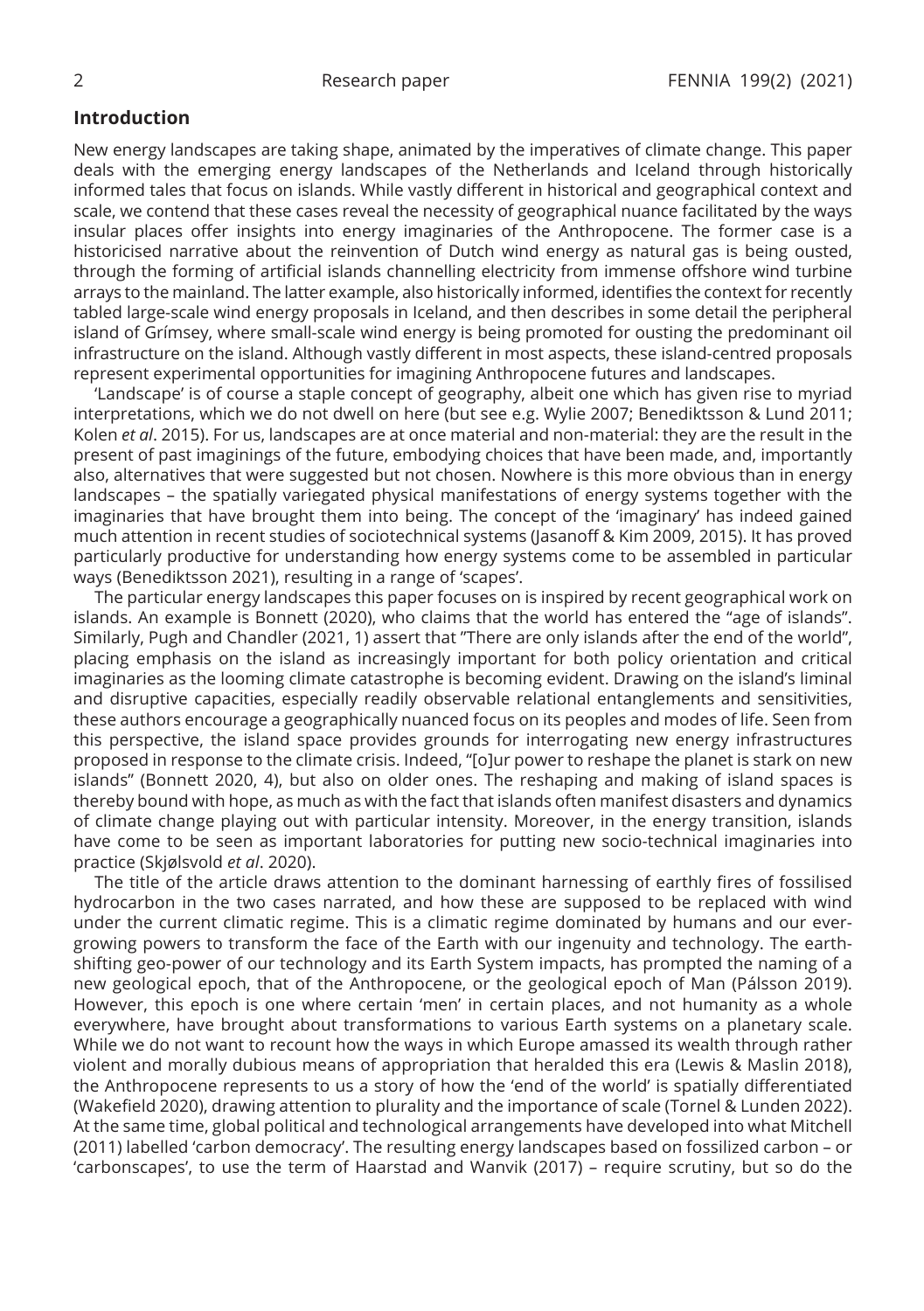ideas and proposals for their alternatives. Through the recognition of this differentiation, allowed for through the analytical lens of islands, this paper will attempt to 're-story' the Anthropocene. The departure point is that the global energy system and its concomitant geographies are structures we can historicise, which reveals that "the extraction, conversion, transportation and consumption of energy are unstable processes that we use significant resources to contain, control and put into order" (Haarstad & Wanvik 2017, 445).

As a consequence, energy landscapes need to be seen as place-specific, open-ended, emergent assemblages, where events are generative of a plurality of times and futures and wherein choices made matter. Beyond the necessary analysis of aesthetics and acceptance (e.g. Sepänmaa 2010), this article focuses on looking back at the formation of two particular carbonscapes and reappraising them. The paper will attempt to create a rupture in the current way the energy systems of the Netherlands and Iceland are perceived and chart a more geographically nuanced vision of the future. The two different stories are intended to destabilize imaginaries of growth in ways that open spaces for negotiation and contestation, problematizing dominant narratives that render wind energy development visible and knowable as a necessary intervention. The specificities of the spaces described accentuate the need to geographically diversify the meaning of the Anthropocene and the moral imperative of going green to save the world.

### **Energy and the Anthropocene**

Steffen and colleagues (2015) label the massive post-war economic and consumptive boom, evident through several socio-economic indicators, the 'Great Acceleration'. Moreover, in their proposal they hinge the onset of the Anthropocene on the 'drafted consumption' of the people of the affluent North, to keep the productive capacity of the war machine churning (Lebow 1972) through demonstrating its decisive Earth System effects. Their proposal was meant to address the debate on the start of the Anthropocene, a new geological epoch superseding the Holocene, representing a move beyond the geologic conditions characteristic of the last 10,000 to 12,000 years and a shift into a novel and perilous epoch whose signature is irreversible human impact on Earth and life processes.

Many have further speculated on the meaning of the Anthropocene, but more importantly, upon which pivotal event this human epoch in geology can be hinged. The proposals are numerous in a geological sense (Biello 2016, 44–46; Chwałczyk 2020; Faber 2018, 52–54) but also conceptually (Castree 2014). The debates around stratigraphic markers which can represent a decisive epochal shift are addressed in detail by Zalasiewicz and colleagues (2019). They claim that the Anthropocene indeed represents a distinct chrono-stratigraphical unit but conclude that the only 'golden spike' marker possibly representing a shift measurable on geological time is the global dispersion of radionuclides after mid-twentieth century nuclear testing. However, in accordance with the elaboration of a 'geology of mankind' as presented by Crutzen (2002), one of the clearest Earth System indicators identified by Steffen and colleagues (2015) is the extremely rapid increase of atmospheric CO<sub>2</sub>. This particular greenhouse gas is a by-product of the pervasive use of fossilized hydrocarbon fuels, not least for generating electricity. The particular resulting carbonscapes have become dominant, not only in the affluent global North, but also around the planet in emerging economies, most notably China, which today tops the charts in total CO<sub>2</sub> emission. Strategies for moving away from this fossil fuel dependency were the primary bone of contention in the most recent Conference of the Parties (CoP) of the United Nations Framework Convention on Climate Change in Glasgow. With such strategies now considerably accelerated in Europe due to perceived need of energy independence from Russia, the primary candidates to replace fossil fuels for energy are wind, solar and water power, whilst nuclear power has been sidelined by popular concerns, not least after the Fukushima Daiichi nuclear disaster (Wang & Kim 2018).

Appropriating wind and solar energy to counter fossil fuel hegemony is, however, a particularly volatile and spatially demanding enterprise, making for unsolved challenges of long-range distribution and storage of accumulated energy. Hydropower partially addresses this, but is also rather land-use intensive and reliant on particular topographies which are either too remote to be feasible or in densely populated areas requiring population displacement and dispossession. Moreover, very often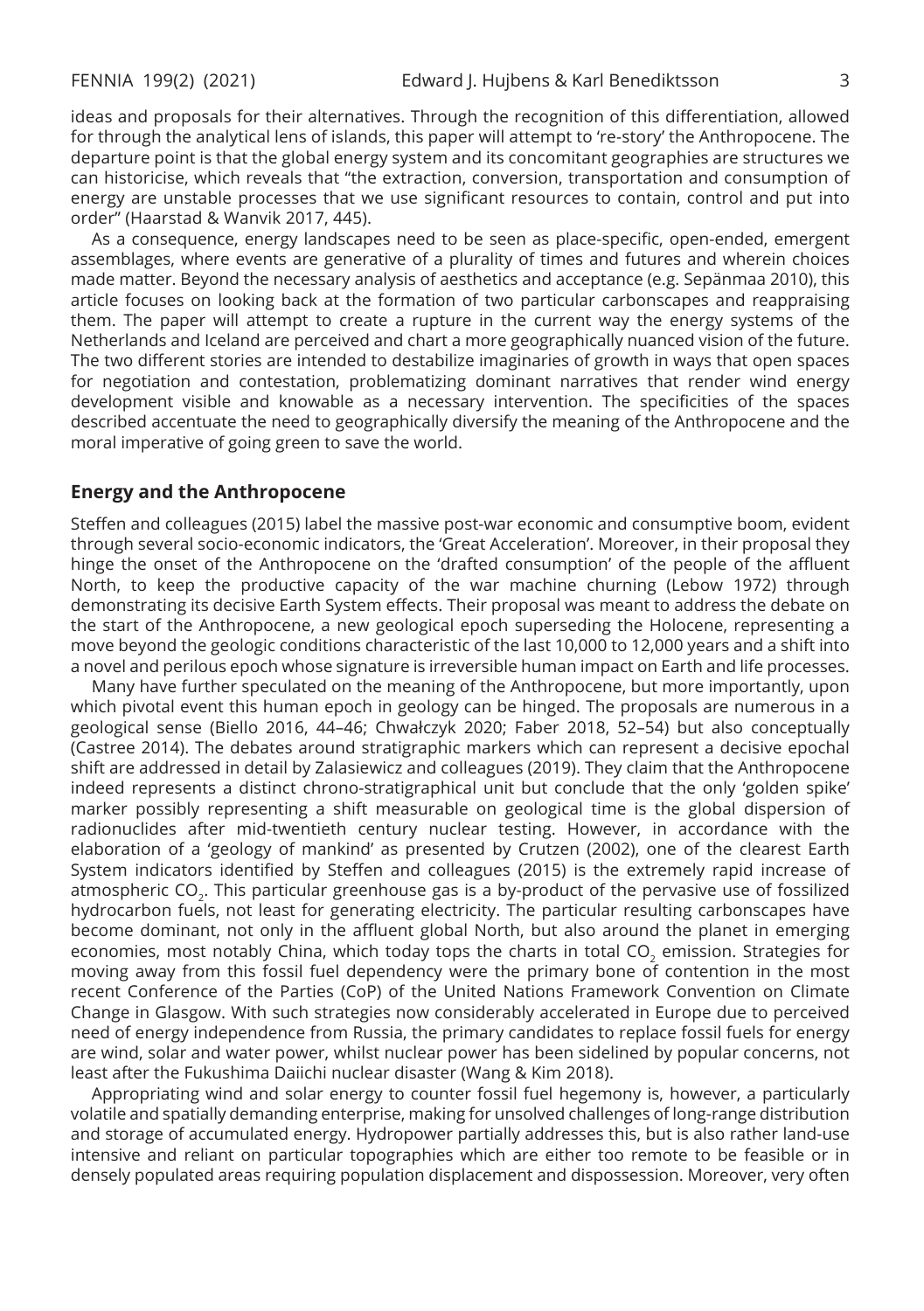hydropower development has substantial impacts for fragile ecosystems and habitats. On the global scale, Jacobson and colleagues (2019) claim that total land area needed for a complete energy transition to wind, water and solar is 0.65 per cent of the Earth's total land area, or roughly 1.85 times the size of the US state of California. Yet, due to the challenges associated with these sources, these will be concentrated where the energy is needed. The future energy landscape is thus one where

"[r]enewable energy technologies are no longer endemic, singular plants or facilities, but almost omnipresent landscape elements. Thousands of tall wind turbines, millions of roof-mounted solar panels and thousands of photovoltaic parks cannot be hidden; societies are challenged by new elements, new sceneries and new landscapes" (Stremke & Schöbel 2019, 17; see also Owens 2019).

Whilst this reshuffling of the global energy infrastructure and carbonscapes is underway in a range of guises, such as the US Green New Deal and the EU Green Deal, it is important to highlight that the current ways in which energy systems are developing under the climate imperative can be characterised as 'eco-modernization', effectively not breaking in any way with the global system of economic growth, consumption, wealth generation, and fundamental inequalities arguably responsible for our current Anthropocenic predicament (Lewis & Maslin 2018). Current proposals to reanimate wind come uncomfortably close to Swyngedouw's critical description of the *Zeitgeist*:

"[A] global intellectual and professional technocracy has spurred a frantic search for 'smart', 'sustainable', 'resilient', and/or 'adaptive' socio-ecological management and seeks out the socioecological qualities of eco-development, retrofitting, inclusive governance, the making of new inter-species eco-topes, geoengineering, and technologically innovative – but fundamentally market conforming – eco-design in the making of a "good" Anthropocene" (Swyngedouw 2019, 253; see also Parikka 2014).

The problem is that the rollout of renewable energy infrastructures is emulating the same processes which brought about the climate crisis to begin with. This can best be exemplified in ideas of geoengineering, where scientists in the hearths of the affluent North in pursuit of the 'good Anthropocene' see it fit to suggest experiments with the global atmosphere to fix a singularly identified problem, for the benefit of humankind, also singularly defined. Apart from the obvious lack of global consultation on the currently proposed experiments, the perceptions of the Earth System and humanity as uniformly rationalised entities are particularly concerning (Gupta & Mason 2014). They rely upon certain culturally conceived, humanistic notions of the unity of the subject, and the Earth System as manipulable and almost linear – like a machine that just needs fixing. According to Swyngedouw (2019), this type of thinking is 'obscene'. In the context of this paper, this obscenity lies in neither recognising the flexible and multiple identities and subject positions of a variegated humanity nor the locally specific conditions of weather and the capacity of particular topographies along with marine and terrestrial ecosystems to allow for renewable energy generation and the cultural and societal acceptance that needs to come with that.

The cautioning words of the potential obscenity associated with the pursuit of the 'good' Anthropocene urges a geographically nuanced and critical valuing of the future prospects of the energy transition. Following Stengers (2015) we propose looking back towards the future from the present. This serves a particular purpose:

"To characterize is to go back to the past starting from the present that poses the question, not so as to deduce this present from the past but so as to give the present its thickness: so as to question the protagonists of a situation from the point of view of what they may become capable of, the manner in which they are likely to respond to this situation" (Stengers 2015, 34).

Stengers advocates for cultivating the art of paying attention to the possible, starting with attending to all the manners in which we can escape the pervasive grip of modern-day consumptive capitalism. Inspired by this standpoint, we grapple in this paper with the ways in which we can revalue human and material relations towards a plurality of Anthropocene futures, through the simultaneous production of the present by the past and the future in geographically variegated island settings (Kallis & March 2014). Heeding Castree (2021), we contend that dissonant forms of knowledge and argument about the Earth in the present and future will be key to forging a 'good Anthropocene', informing an open, honest and wide-ranging debate around what constitutes the 'good'.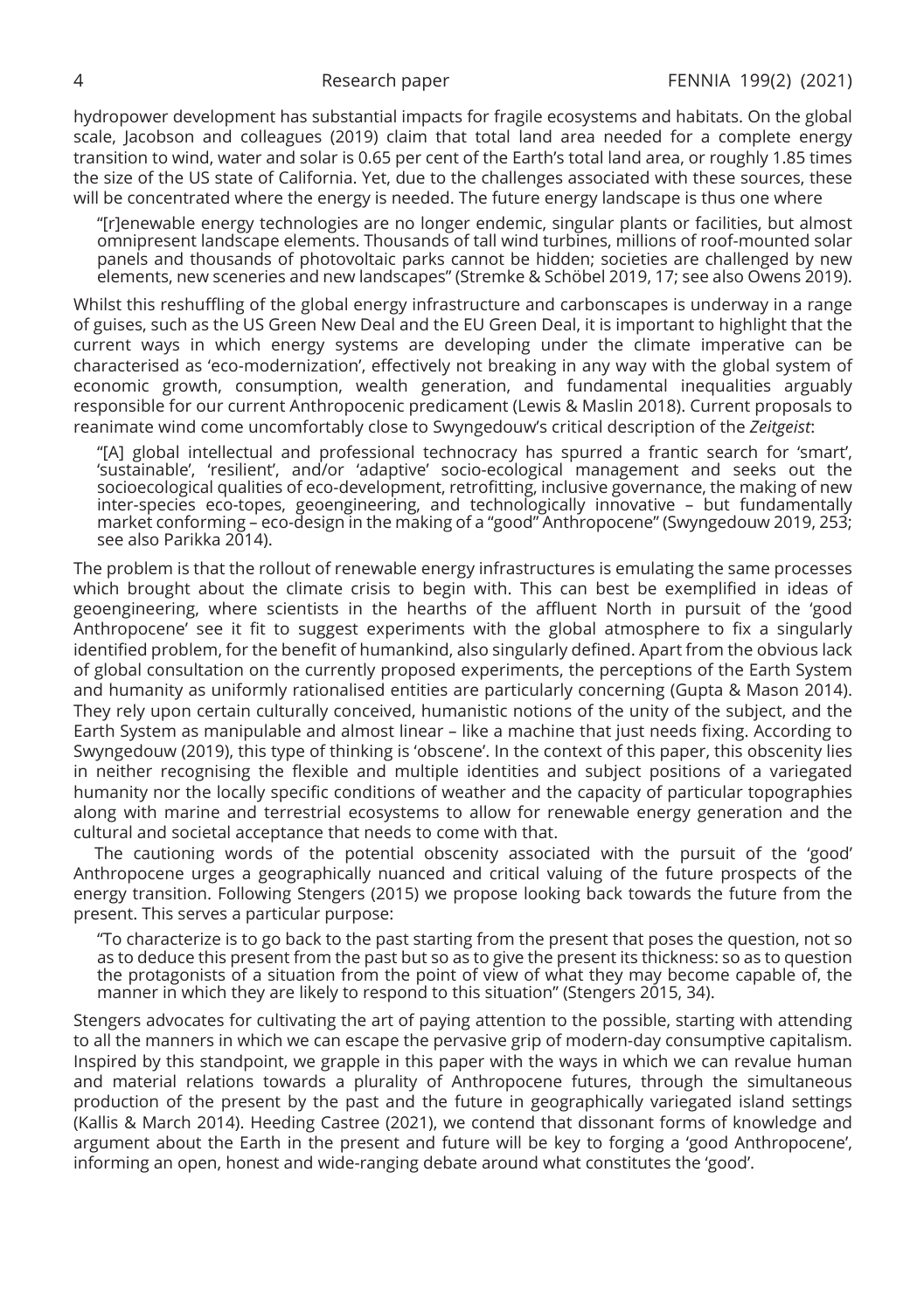## **Doggerland – an emerging island of the Anthropocene**

As Bonnett (2020, 27) points out, humanity has gained more land than has been lost since 1985, despite measured sea-level rise. This is largely due to land reclamation efforts and literal islandbuilding. The planet is veritably studded with artificial islands. The Dutch are at the forefront of many of these land reclamation efforts and island building projects worldwide, building on their longstanding expertise in negotiating with the encroaching North Sea on the 'Low Lands'.

During the last period of glaciation, the current British Isles and what is now the Netherlands and Belgium were connected by a land-bridge named 'Doggerland'. This was a consequence of water tied up in the ice sheets covering the North and South hemispheres, which at the last glacial maximum, about 20,000 years ago, meant that sea levels were lower by about 100 metres on average globally (Pillans *et al*. 1998, 7). However, as the ice receded and melted at the end of the glaciation period, sea levels started to rise. From 12,000 BCE until 7,000 BCE, Doggerland was slowly submerged by rising sea levels. A tsunami (5,500 BCE), generated by an undersea mudslide off the coast of Norway, dealt the penultimate blow, leaving only a small archipelago of the coast of modern-day Skegness. These islands were soon to disappear and what now remains are only submerged sandbanks, called the Dogger Bank (Walker et al. 2020). That name is derived from 'dogger', a mid-17<sup>th</sup> century word used for a two-masted boat of the type that trawled for fish in the area in medieval times, exploiting the banks' fertile fishing grounds.

During its time, Doggerland would have been a flat prairie-like landscape, ideal for the seasonal lifestyle of the hunter-gatherers of the time (Graeber & Wengrow 2021). This plain can be seen as extended through the Netherlands and then ringed by the hills of the Ruhr, the Ardennes and the Pennine foothills. As the land was slowly eaten away by encroaching seas, the hominid tribes would relocate, settling further and further 'upland' on the now British Isles and mainland Europe, as they got decimated or absorbed into the advancing *Homo sapiens* species emanating from the African heartlands in waves (Hajdinjak *et al*. 2021). During its time, Doggerland would have been a flat prairielike landscape, ideal for the seasonal lifestyle of the hunter-gatherers of the time (Graeber & Wengrow 2021). This plain can be seen as extended through the Netherlands and then ringed by the hills of the Ruhr, the Ardennes and the Pennine foothills. As the land was slowly eaten away by encroaching seas, the hominid tribes would relocate, settling further and further 'upland' on the now British Isles and mainland Europe, as they got decimated or absorbed into the advancing Homo sapiens species emanating from the African heartlands in waves (Hajdinjak *et al*. 2021). The eventual tribal structure to emerge developed a particular relationship with the land in the Low Lands, setting up villages and means of transport navigating a bog-infested landscape, waterlogged and under constant threat from further encroaching seas (van Beek *et al*. 2019). The Low Lands were mostly a flat sandy glacial outwash plain continually transformed by the meandering Rhine and Maas rivers and smaller effluences through complex eustacy dynamics to which people adapted. More importantly, this sandy plain does not have much to offer in terms of readily minable wealth or natural resources, apart from clastic deposits and biomass, accumulating since the end of the last glaciation period. Gravel, silt and clay aside, the accumulated biomass made for peatlands and raised bogs (*hoogvenen* in Dutch). The emergence of early medieval cities, growing population density and excessive forest harvesting in the western parts of the current Netherlands led to the excavation of these peatlands (van Beek *et al*. 2015). As a result, the peatlands in the western and central parts of the Netherlands subsided by a total of six metres in the period between 1,000 and 2,000 CE (Groenewoudt 2012). The mining activities left the landscape potholed and further waterlogged (van Bavel & Luiten 2004, 505, 521). The peat, however, was cheap and ready for the taking by those who were permitted to do so. Its use was a necessary condition for the emergence of the Netherlands in the 'long sixteenth century' (1451–1648) as a world power and cradle of capitalism (de Zeeuw 1978; Moore 2015). This 'brown gold' was easily transported by canals, emerging partly as effects of the mining, and sustained the economy of the growing cities. But as the cities grew, peat became scarce and more expensive and was gradually replaced by cheaper imported coal (Patel & Moore 2018, 168–171). Today, only experts will recognise the legacy of peat mining in the landscape and landscape of former peatlands is considered natural by contemporary Dutch. This 'polder' landscape is even celebrated as the idyllic countryside and an icon of Dutchness.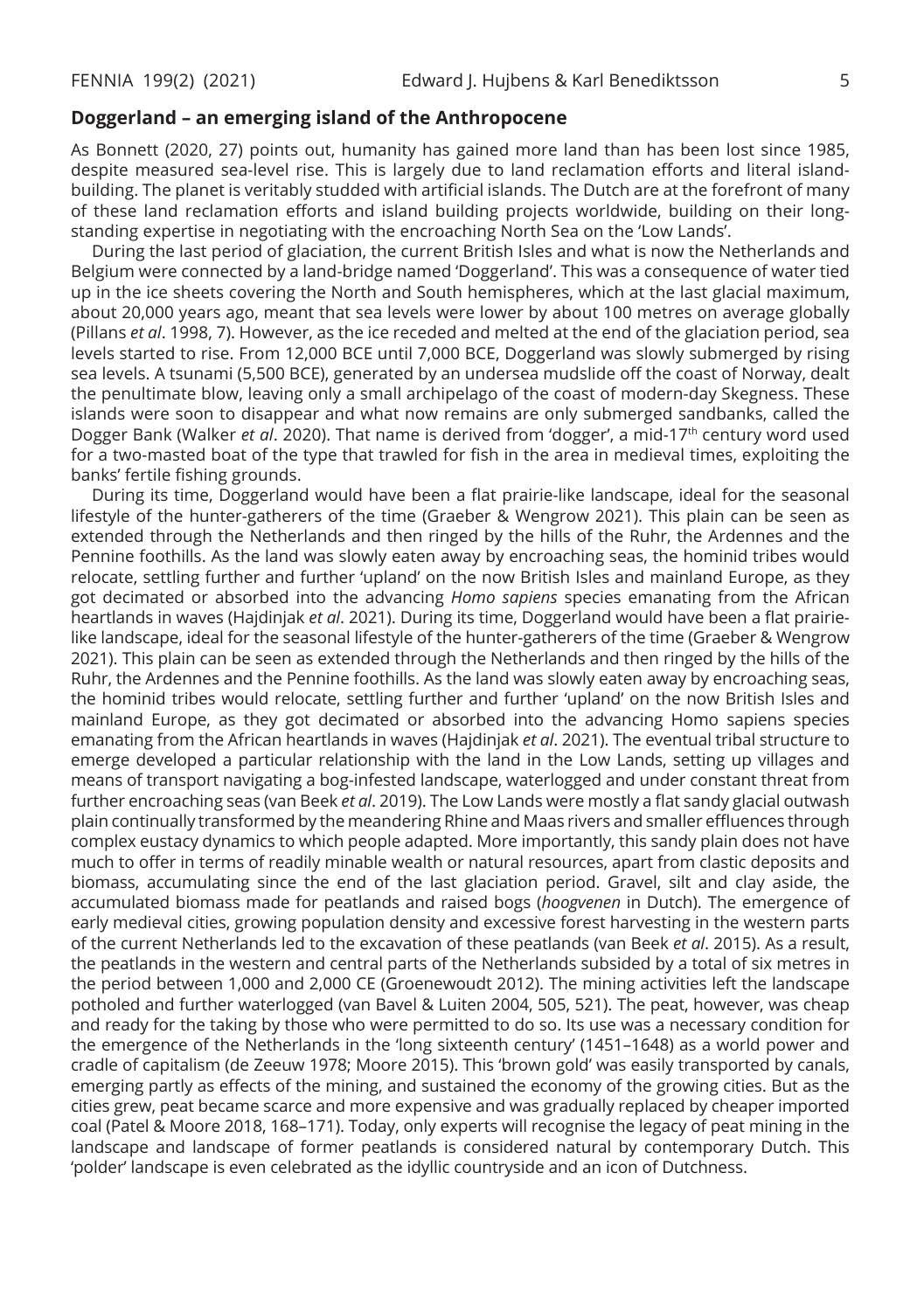Due to the land subsiding in the already Low Lands, these mined-out peatlands required sophisticated techniques for water management. These included the building and maintenance of dikes and the development of wind- and watermills. To counter the unfolding process of 'drowning' (Groenewoudt 2012), harnessing of wind power was of pivotal importance for propelling pumps that would drain water from behind the dikes and eventually out to the sea beyond the dunes, which traditionally protected the Netherlands, most of the time, against floods. Intricate socio-technical assemblages and institutions were developed for cooperation in dike maintenance and water management to achieve this protection (Kaijser 2002). While the main institutions are still important, today's water pumps are powered by electricity from the grid, or in some instances, by diesel engines. The iconic windmills that represent the Netherlands now are mostly relegated to heritage status, the preeminent example being the mills of Kinderdijk, which is an established UNESCO World Heritage site.

The windmill-studded polder landscape is thus the Dutch *ur*-energy landscape, having emerged due to the intensity of use of particular parcels of land, that led to more intense use and management, which required ever more ingenuity and knowledge application. As a source of energy however, wind was always secondary to the 'brown gold' of peat that fuelled the birth of mercantile capitalism in the emerging cities of the Low Lands. This in turn fuelled the colonial enterprise, albeit using vessels that were propelled by wind. As the peat supplies dwindled, and with a brief intermezzo of reliance on coal from the Ruhr and the southern and eastern parts of the Netherlands, oil exploration started in the late  $19<sup>th</sup>$  century, eventually yielding several fields with mainly gas around the country (van Hulten 2009). Largest of these was a natural gas field near the city of Groningen. Much cheaper to exploit than coal, and with the added price hike of oil in the wake of the 1973 OPEC oil crisis, the gas represented an abundant source of domestic and relatively clean energy. Following the gas find in 1959, the whole country was rigged with gas infrastructure in just over a decade. Gas pipelines and boreholes in the northern province of Groningen therefore quickly replaced the polder windmills and peat pits as the energy landscape of the Netherlands.

With Netherlanders cosily relying on the abundant gas fields of the North and other energy infrastructure relegated to heritage status, the drive for alternative energy sources in the wake of the OPEC oil crises halted, with no domestic market for such alternatives. Domestic companies, for instance in wind turbine production, lost out to Danish and German competition (Faber 2018, 131–132). Most recently though, and due to earthquakes as the gas fields subsided, the Dutch government decided on 17 January 2014 to cut output from the gas field, and on 29 March 2018 announced its complete termination by 2030 for safety reasons, although this decision is begin revised due to the current war in Ukraine and the urgent need to wean Europe off Russian gas and oil. The announced closure re-sparked the alternative energy debate that had followed in the wake of the post-OPEC crises. The search for alternatives is further bolstered by the goals set out in the Paris Agreement, calling for 42 per cent reduction of electricity generation from fossil fuels by 2030. To meet this, a total of 84 TWh need to be generated per annum with renewable energy in the Netherlands. Up to 60 per cent of this can be met with offshore windfarms in the North Sea and visions are already being promoted to this extent (van Hattum 2021). Bonnett (2020) describes how Dutch engineering and dealings with the sea have thereby become animated by 'going with the flow' of wind and water and the need to bring nature back, on land at least. Although any such exercise will "look fake and feel clumsy", it is the "right thing to do", Bonnett (2020, 56) claims. In this context, Faber (2018) refers to the North Sea as an 'Anthropocene park' (Fig. 1).

Seeking to harness the winds of the North Sea to combat climate change and its concomitant threat of sea level rise represents effectively a 'u-turn to the future', in the sense that traditional means of managing the energy landscapes of the Low Lands are being reinvented under the climate imperative. The 'cultures of energy in the twenty-first century' (Strauss *et al*. 2013), have brought to the surface our voracious energy needs, causing the Netherlands to step up its efforts of claiming land from the sea. Scaled up, the challenges of ending fossil fuel use on a global scale call for new energy infrastructure and expanded collaboration. Land reclamation and associated technological development are going into overdrive, reclaiming the submerged Doggerland as the 'Dogger Bank Power Link Islands' where artificial islands will be created at the northeast end of the Dogger Bank, just outside the continental shelf of the United Kingdom and near the point where the borders between the territorial waters of Netherlands, Germany, and Denmark come together.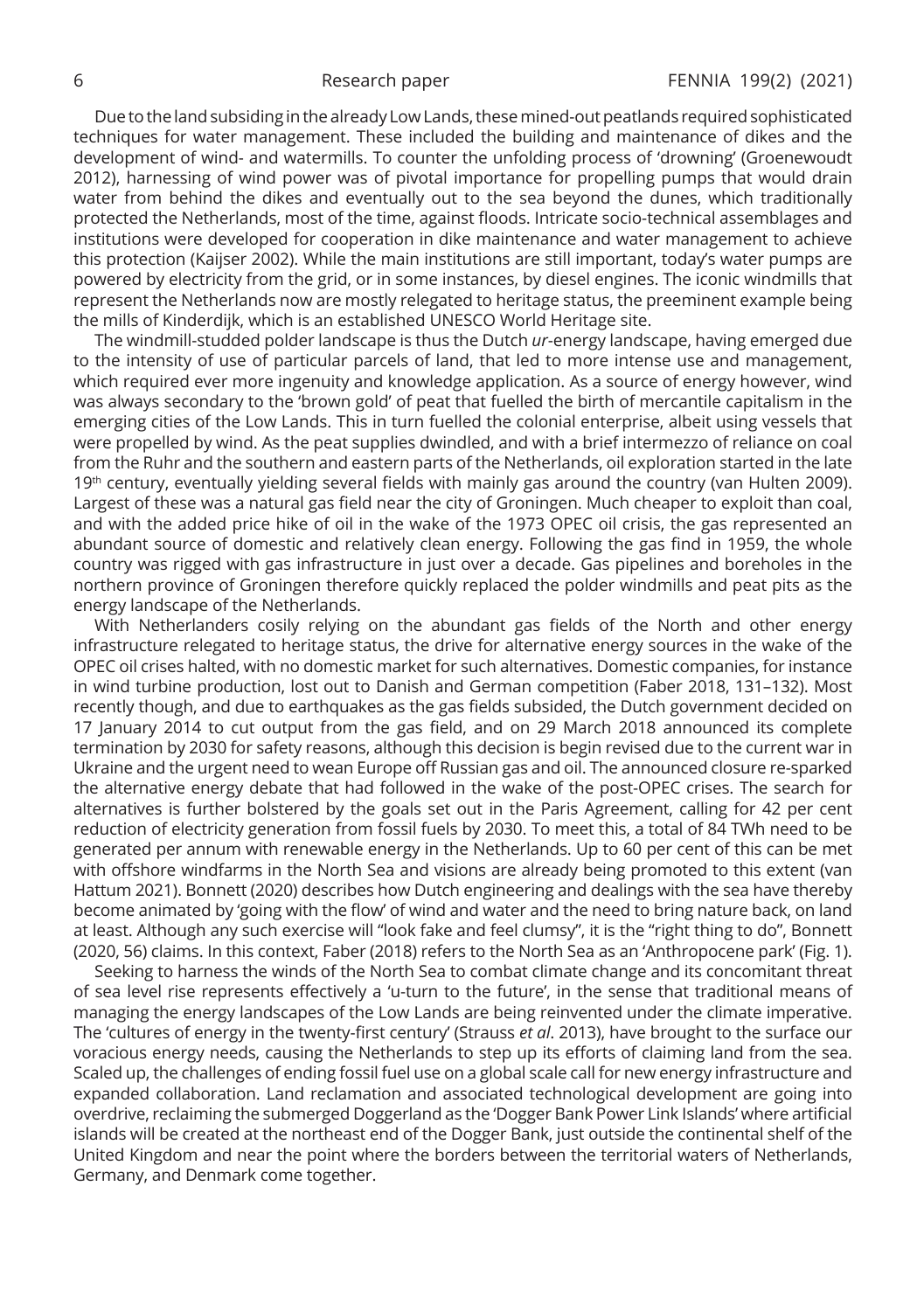

**Fig. 1.** Dogger Bank Island Link island. Source: Vaughan (2017).

At the North Seas Energy Forum in Brussels on 23 March 2017, the Dutch and German arms of transmission system operator TenneT together with the Danish [Energinet.dk](http://Energinet.dk) signed a trilateral agreement to cooperate in further development of the project promoting it as a contribution to meeting commitments of the Paris Accord. These partners hope that Norway, the United Kingdom, and Belgium will also join them, but so far only the Dutch Gasunie and the port of Rotterdam have joined the consortium. The aim of the project is to help develop a cluster of interconnected offshore wind parks. These will replace the current radial setup of wind farms, where each individual country draws on their own, with a modular 'hub-and-spoke' setup along with the supporting infrastructure required to transport the energy and use it directly or feed so-called 'power-to-X' (P2X), such as for converting electricity into gas to balance different national energy systems based on real-time demand and stored energy capacity. According to the results of the project's assessment phase, presented in July 2019, the network of linked islands in the North Sea would operationalise 180 gigawatts offshore wind. This could be achieved by 2045 by the consortium's approach, with interconnections to the North Sea countries by undersea cables which will make international trade in generated electricity possible. The first Power Link island is scheduled for completion 2030–2050. It will be an artificial island of about 6 square kilometers, located at the centre of some 10,000 wind turbines spread out over the North Sea (Fig. 1). In other words, "[t]he North Sea is being reimagined: turned from an empty in-between space into a heartland" (Bonnett 2020, 222).

Currently the question is if the social practices of dike and canal maintenance, of which the windmills stand as an iconic testimony to all over the country, can be reanimated at the current juncture. However, the Dutch, as used as they are to energy coming from 'nowhere', most ardently reject wind turbines on land and would like to see them pushed to the sea. This is perhaps at its clearest in the case of the proposed data centre of Meta, the mother company of Facebook, near the town of Zeewolde. There the municipal authorities have approved (in December 2021) a 166 hectares plot to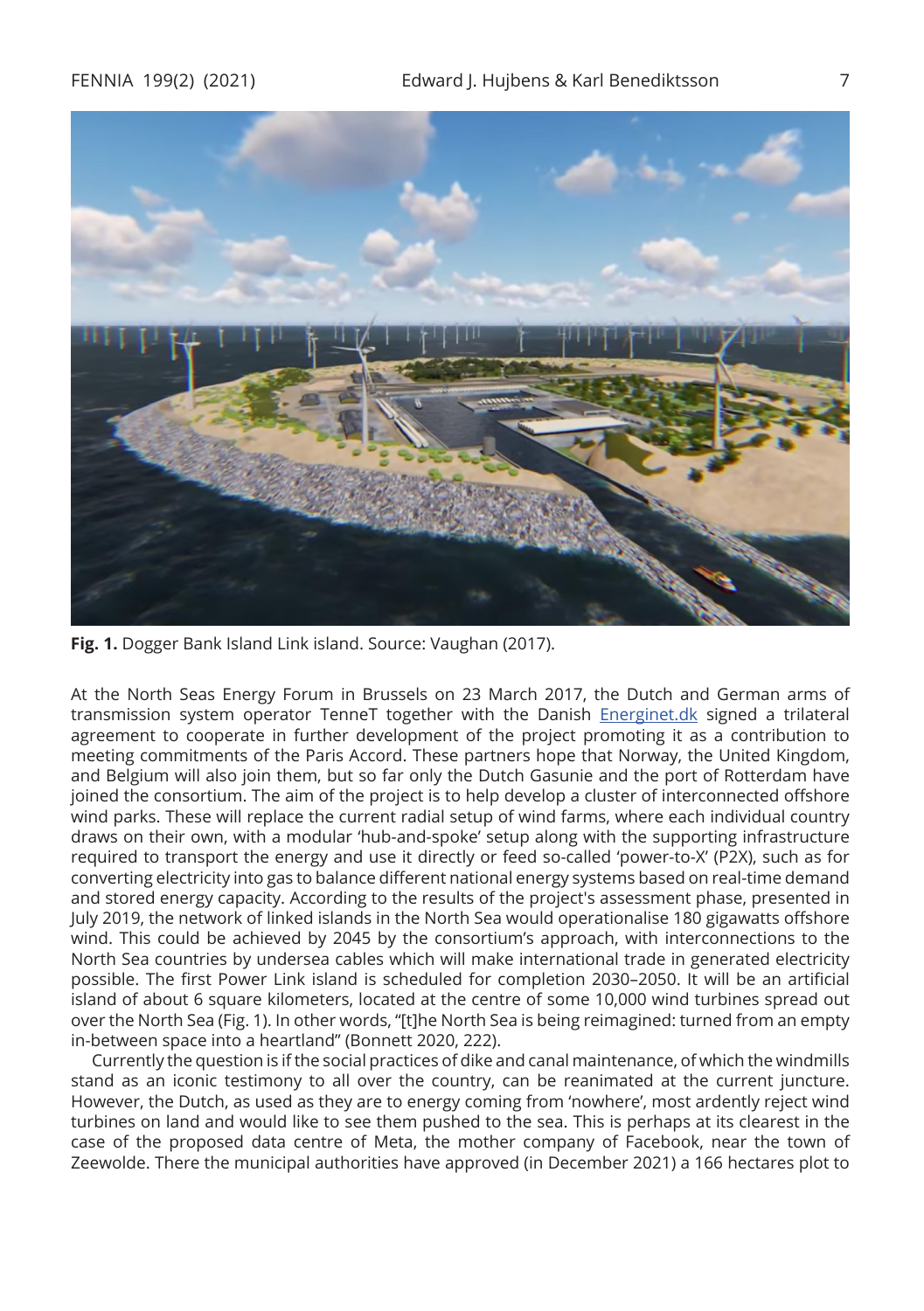build the centre, which will need 1380 GWh a year to run. The amount of energy needed by the data centre is comparable to the total energy use of the Dutch dominant railway company, the NS. If built, it will be one of five 'hyperscale' data centres in the Netherlands, three of which are already in operation. The difference is that the one proposed by Meta comes with the demand that all energy provided is 'green'. The energy needed can be provided by 115 windmills of the biggest sort, ones that rise 175 meters above the ground. This is the same height as the iconic Euromast landmark in Rotterdam, which resonates as a scale figure with the Dutch. But that green energy cannot be sourced locally on land due to opposition, the solution proposed by the local authorities is to push it to the sea.

Capitalising on the skills developed through centuries, Anthropocene islands will thereby emerge that link together offshore wind turbines and channel their energy onwards to the mainland. The impetus for this energy need are mainly places like the Meta data centre – serving a company at the core of the obscene wealth concentration and growing inequalities in the age of 'platform capitalism' (Srnicek 2016). In cahoots with the local community council of Zeewolde, which has the planning mandate, the promise of economic growth, jobs and prosperity is pushing the demand for wind from the North Sea, although the locals resist. The social practices that brought the iconic windmills into being are not animating the current development of wind energy, as it is dissociated from society. Wind is primarily a means for profit and an engine for growth, fuelling capitalist aspirations that most people have lost touch with in their everyday life, as clear from the rationale for approval provided by the municipality of Zeewolde. A modern wind turbine in the backyard does not have the same sociocultural resonance as a heritage windmill.

The dominant Anthropocene imaginary in the Dutch case is one of Doggerland to be reclaimed as sea levels rise, but this time transformed from prairie to airy energy through a forest of wind turbines to be planted at the seabed for energising further growth and capital gains. While Doggerland was a heartland for hunter-gatherers before, it is re-emerging as a heartland for growth-driven aeolian hunter-gatherers of the obscenely wealthy 1 per cent tribe. It will thereby return to the centre as Faber (2018) postulates, as the cross-roads today. The question is whether our descendants will find our bones at the bottom of the sea, as we are finding still today the bones of the hunter-gatherers of past, as a current exhibit at the University of Leiden, entitled *Doggerland*, demonstrates (Faber 2018, 204–205). The energy that the Dogger Bank Power Link Islands are supposed to channel is really destined to feed a growth engine that will see no end to the rise in sea levels.

## **Iceland and the island of Grímsey**

Very different natural conditions and historical particularities are revealed when we turn the attention to Iceland and its energy situation. Although endlessly promoted for its 'wilderness' landscapes (Sæþórsdóttir *et al*. 2011), more or less the whole island country can in fact also be considered a landscape of ruin – albeit not the 'managed ruin' of mercantile capitalism as the Dutch former peat pits, but of pre-capitalist exploitation of indiscriminate deforestation and grazing. Pastoral land use has turned a good part of the country into grassland, and severe overgrazing has contributed to tremendous soil loss (Arnalds 1987; Barrio *et al*. 2018). Much of the birch forest dominating the settlement and medieval landscape was also cleared to obtain building materials and fuel. Wood, charcoal and peat were the most important energy sources for a subsistence society that for a long time seemed to be perpetually teetering on the brink of disaster, or until economic changes ushered in capitalist industrial modernity during the latter part of the  $19<sup>th</sup>$  century (Karlsson 2000).

When capitalism finally arrived in Iceland, several domestic energy options were untapped and available. However, at the very start of the modernist economic development trajectory, the easiest solution had been taken: imported coal – the defining commodity of the carbon democracies of the time (Mitchell 2011). Later oil, by then a globally traded commodity, became the energy source of choice. Energy from fossil fuels has continued to play a substantial role to this day, but two forms of renewable energy eventually came to dominate as industrialisation picked up pace, notably hydropower for electricity and geothermal energy for heating (and later also for electricity). Looking at the primary energy mix today, these two sources provide by far the largest part, or about 90 per cent (Statistics Iceland 2021). Seen from the outside at least, Iceland therefore seems to be in an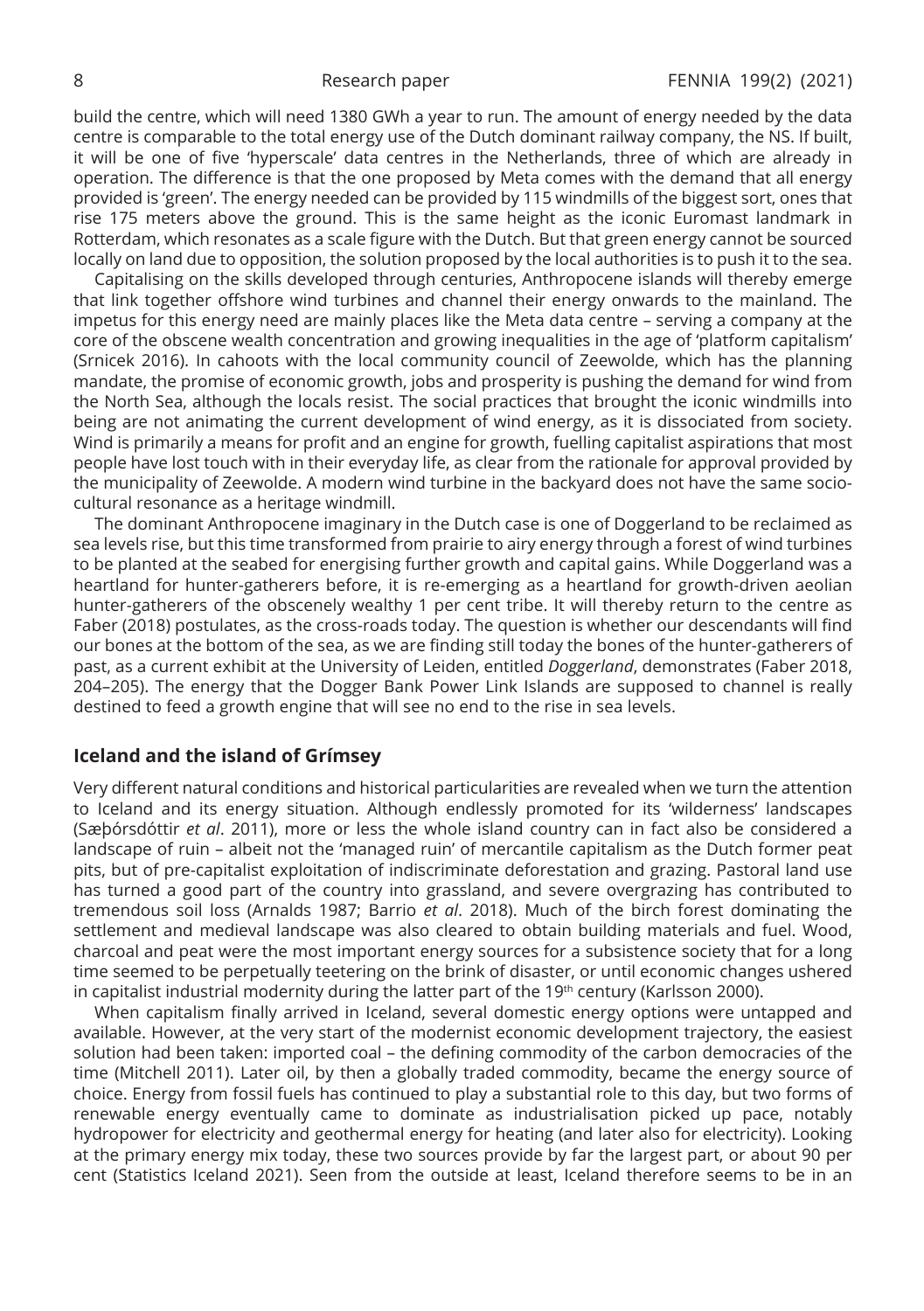enviable position regarding energy. The transition to renewables has advanced further than in most other countries, although some important sectors of the economy, such as transportation, fishing and shipping, are still fuelled by oil.

Particularly noteworthy is the extensive harnessing of geothermal energy from both low- and hightemperature fields. Its use was at first very local and small-scale, making use of hot water available at the surface and thus readily accessible, for purposes such as bathing and later also the heating of greenhouses. Large-scale exploitation of the resource started in the 1930s in Reykjavík, where a municipal hot water distribution system was installed for piping water from boreholes both within and outside the urban area. This involved major infrastructural investments over several decades, but eventually geothermal hot water reached all buildings in the city. Other towns and some rural areas followed the capital's successful example, first those with known geothermal fields close by. As in the Netherlands, the oil crises of the seventies then led to a partial rethink of the energy situation in Iceland. In particular, much effort was expended into searching for new geothermal sources for heating to replace oil, with considerable success. Gradually more and more towns and villages could take advantage of this precious resource (Pálmason 2005). Now about 90 per cent of the housing stock is heated geothermally (Orkustofnun 2021).

In addition to direct use, high-temperature geothermal fields have in recent decades increasingly been put to work for producing electricity. This is somewhat problematic, however, as the long-term renewability of such use is by no means certain (Arnórsson 2017). Moreover, the conversion of geothermal steam into electricity is quite inefficient, with much of the initial energy dissipated in the process. Nevertheless, geothermal technology is considered among the fields where Iceland has a competitive edge, and there has been much enthusiasm for developing this resource further (Clark 2019). Articulated by geoscientists, engineers, politicians, and businesspeople, a distinct 'geothermal sociotechnical imaginary' (Benediktsson 2021) with clear ecomodernist characteristics, can be identified in the country, striving for the 'good' Anthropocene and contributing to a 'new Nordic extractivism' (Kröger 2016).

But because of ample hydro- and geothermal energy, wind – for sure a ubiquitous resource on an island where calm weather is a scarce good – has never been utilised as an energy source to any significant extent. This is about to change. Resistance to further development of hydroelectric stations has been growing, and a national planning procedure put in place to ease the tensions between conservationists and developers is considered too lengthy and cumbersome by the latter. Despite Iceland already topping the global list of electricity production per capita, many developers and investors have indicated an interest in establishing wind parks. Whereas the hydro- and geothermal sectors are mostly in the hands of domestic companies, many of the wind proposals are backed by international players in the wind sector, including the France-based Qair Corporation, the Norwegian company Zephyr, and wind turbine manufacturers such as Vestas and Siemens Gamesa. Numerous large wind park projects are entering the environmental impact assessment stage, with planning authorities somewhat ill-equipped to deal with this new category of land use (Skipulagsstofnun 2017). The tourism sector views this with some trepidation, as wind development would inevitably alter visitors' perception of much of Iceland as 'wilderness' landscapes (Sæþórsdóttir *et al*. 2021). If experience from other countries is considered, opposition by local people should also be expected.

But Iceland still is very much an island in the physical sense. The national grid is not hooked up with the European one, which makes it impossible for electricity producers to participate fully in the vigorous energy market of mainland Europe – upon which the Dogger Bank Power Link Islands are set to capitalise. Additional electricity would therefore be used domestically, either by heavy industry (which now gobbles up almost 80 per cent of all electricity produced in the country), or by new users such as data centres, which have already made some inroads. Also, there are ideas of establishing large-scale facilities to produce hydrogen or synthetic fuels that might then be exported. All this seems to fit rather closely the characterization by Swyngedouw (2019) that we referred to earlier. Wind energy is entering Iceland in a technocratic and market-driven manner.

The picture becomes somewhat more complicated when we shift from the national level to a more fine-grained scale of analysis. Some isolated places have remained stubbornly dependent on fossil fuels, such as Grímsey, a small (5.3 km<sup>2</sup>), cliff-ringed island, located just north of the mainland of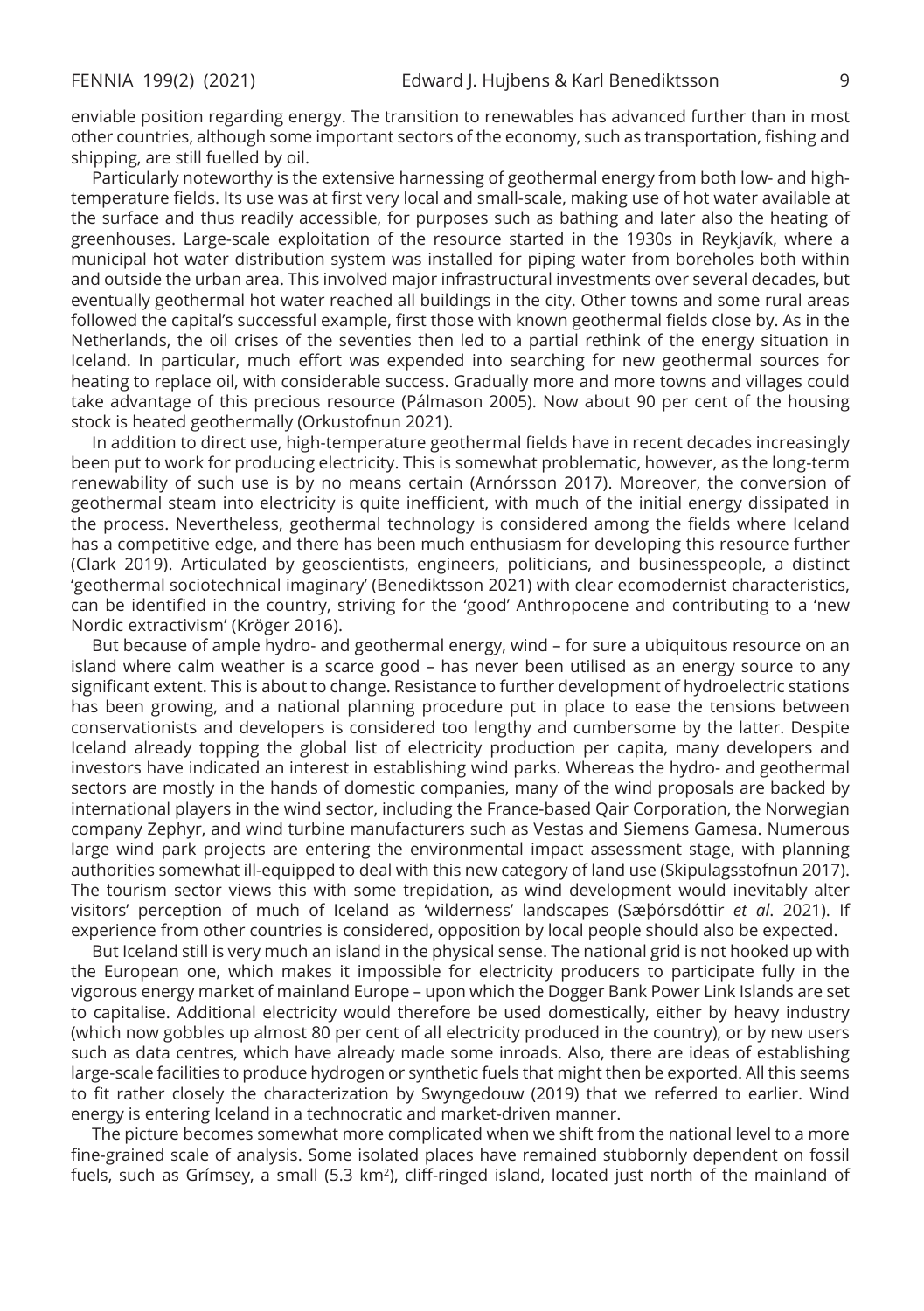Iceland. It is home to perhaps one million birds, but also some 40–50 people. For centuries the human presence on the island has been supported by small-scale fishing. This is still very much the case, but now tourism has additionally become a source of employment in summer. The tourists come for example to gaze at the ubiquitous puffins, although the main attraction of the island is an invisible human construct, namely the Arctic Circle. Most tourists arrive either on the ferry from the mainland or on cruise ships, the exhaust fumes from their large diesel engines sometimes giving a yellow tinge to the sky in the vicinity of the island.

But diesel fuel has long played a different and fundamental role in the daily life of the people in Grímsey. Electricity is provided by a diesel-powered generator that sits in the middle of the small village, humming relentlessly around the clock, all year round. Moreover, every back yard is graced by a fuel tank,

the contents of which provide warmth for the inhabitants. The extra cost of having to use oil boilers for space heating is partially compensated through state subsidies. Grímsey is, in other words, one of the very few places remaining in Iceland that are neither linked up with the national electricity grid nor has access to any geothermal sources. The islanders' surprisingly many vehicles, ranging from tractors to snowmobiles to pickup trucks, are of course also dependent upon fossil fuels. The contours of the carbonscape are thus still very much in evidence on this small island, which remains linked to the global fossil fuel trade – to oil derricks, refineries, pipelines, commodity trading markets and other material and immaterial things in faraway countries that are part of the carbonscape assemblage. Fossil fuels still reign supreme, whereas the wind blows freely without being interrupted by turbine blades.

So why not wind? Some interesting experimentation with wind energy did in fact take place on the island in the early 1980s. Scientists from the University of Iceland erected a rather small experimental wind turbine, albeit not for generating electricity, but to heat water directly through friction (Dagur 1982). Some similar experiments were also being done in other places at this time, mainly by individual enthusiasts and tinkerers. The novel idea was apparently proven to be workable, but the friction mechanism in the Grímsey turbine was prone to failure (Dagur 1985, 1986). After a few years the trial was wound down, and similar experiments taking place elsewhere in Iceland also faded away. It contributed to the lacklustre interest that oil prices eventually dropped again, so the incentive to continue with the development of the technology was removed. The turbine is still standing at the southern end of the island, its silhouette visible from the village, although upon closer inspection it is not looking particularly attractive after years of disuse and neglect – if it ever did (Fig. 2).



**Fig. 2.** The experimental windmill on Grímsey. Picture by Huijbens, 23 July 2021.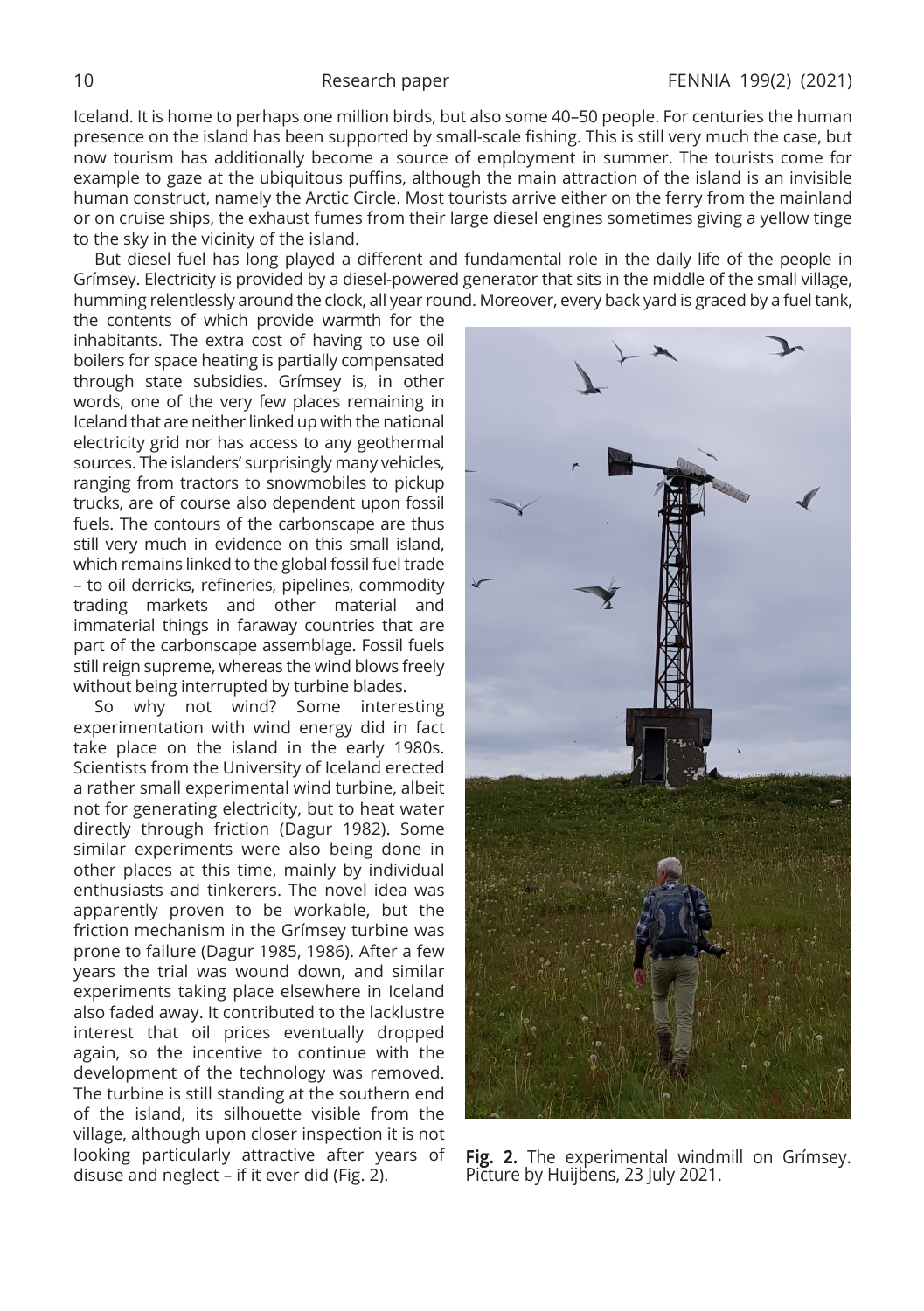Wary of this original enterprise and its results, the islanders seem to have not shown particular interest in wind power since. The current climate anxiety is, however, creating new openings for change. With gradual outmigration from this marginal fishing community, the islanders finally decided in 2009 to join a much larger municipality, Akureyri. A town of some 18,000 people, Akureyri has since taken an active stand in climate politics, for example by participating in the Global Covenant of Mayors for Climate and Energy (see Global Secretariat Office n.d.) and by adopting an ambitious goal of carbon neutrality (Akureyrarbær n.d.). In collaboration with other municipalities in the region, a local ecopower company, Vistorka, has been set up to work towards this goal (Vistorka n.d.). And what better location to put words into action than the microcosmic Grímsey?

A new trial project is underway, which will involve the installation of two 9 meters tall wind turbines (similar in height as that on Fig. 2), each with 6 kW installed power, in a plot where radio and mobile phone masts are already located. The electricity from these small turbines will be fed into the local power grid, possibly with solar cells and batteries added later. The Vistorka protagonists of the experiment see Grímsey as a potential showcase of the world situation in miniature, where distributed production and consumption of electricity has the potential to radically alter the centralized structures that undergird current energy regimes and carbonscapes. Grímsey is thus being mobilised as yet another 'island laboratory', which is intended to bring new energy imaginaries into material existence (Grydehøj & Kelman 2017; Watts 2018; Skjølsvold *et al*. 2020).

The islanders are somewhat divided in their opinions about the imminent new trial project. Some point to the failure of existing infrastructure (Fig. 2), others worry about noise, which seems rather far-fetched, as the new (and very small) wind installations will be placed in the middle of the island, far from the village. In any case, the constant hum of the old diesel generator has been part of local lives for a long time. More substantial concerns perhaps are those that relate to adverse effects on the island's extremely rich birdlife. The charismatic puffin seems an unlikely casualty though, as it lives on the coast, from where it flies out to sea in search for food. Another winged summer inhabitant might be more at risk: the Arctic tern. However, to what extent this supremely agile bird – which nests in dense colonies around the island – would fall prey to the rotor blades is not certain. Wind energy development can certainly affect not only human, but also non-human, lives.

The windmill experiment of the 1980s came to Grímsey as an outside intervention and technological trial. In a similar way, the current proposals are driven by 'mainlanders' climate concern and are not unreservedly gaining local support. The main lesson to be drawn, so that the proposed wind turbines will not to suffer the fate of neglect and disinterest as their predecessor, is that it would probably have been best if the initiative had come from the local inhabitants. At least, local traction needs to be gained and invested in before the project proceeds much further. Whilst the large-scale wind park proposals on the mainland are designed to create profit for corporate capital, the Grímsey project is much more modest and small-scale. Still, it is motivated by outside aspirations that seem somewhat removed from the main daily concerns of the local community.

## **Conclusions**

Brought together, these two rather divergent island energy landscapes and associated imaginaries demonstrate to us two things: firstly, that local involvement in, and attachments to, proposed energy infrastructure matters, and secondly, that choices made before have strong bearing on the present. These rather commonly professed points however gain traction when employed to problematize the dominant narratives that render Anthropocene imaginaries of wind energy development singularly visible and knowable as a necessary intervention under the climate imperative. Gaining such 'thickness', in the words of Stengers (2015, 34), the examples show how it is possible that we do not all set out for the same future trajectory, but opt for myriad imaginaries of futures on one planet, at different times and in different places.

The two cases presented, and the ways in which their histories were engaged with, can inform current proposals for emerging new energy landscapes and counter the seemingly pervasive ecomodernising imaginaries evident in large-scale corporate-driven energy projects. The gigantic Dogger Bank Power Link wind project is the clearest example, but also many of the Icelandic energy projects,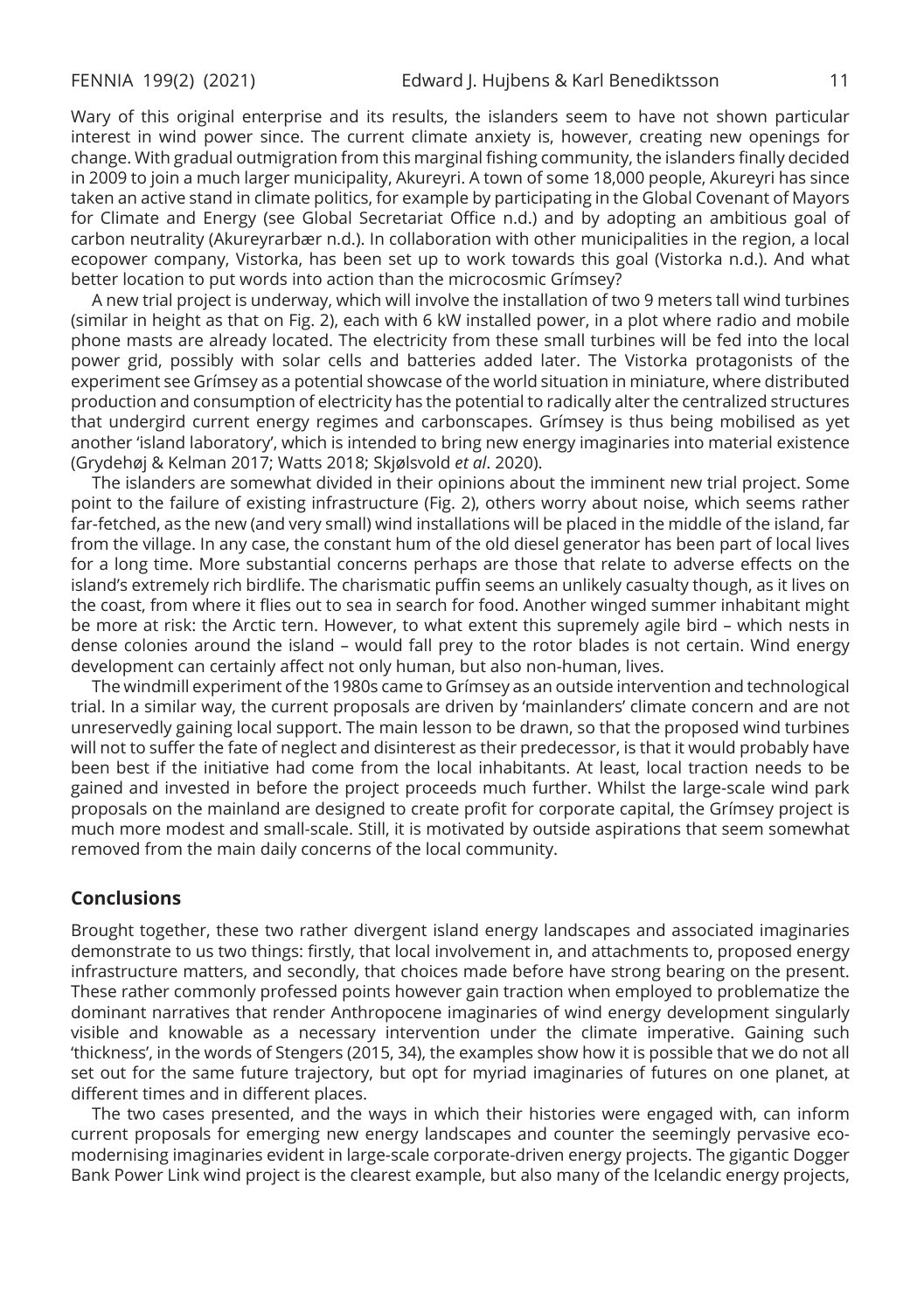existing and planned, fit this image. Countering these, the cautioning words of Swyngedouw (2019) call for a geographically nuanced and critical valuing of the future prospects of the energy transition, through looking back, re-appraising the future from the present. What is clear is that through the emerging transition, renewable energy is fast becoming an omnipresent and even dominant part of our landscapes. It is in the distributed network of energy options, maintained by reinvented locally arranged socio-technical assemblages, that we see a more promising future, providing geographically variegated imaginaries to inform the ongoing debate of the 'good' Anthropocene. For this, we see the case of Grímsey as a potentially promising indication of where to head, if worked from the ground up rather than imposed from the top down.

The history of energy is replete with bifurcations, where suddenly the course is taken towards a particular energy source or technology whereas other sources or technologies are neglected or abandoned. Our two landscape tales hint at just such lost opportunities or greatly delayed transitions. In the Netherlands, the sudden abundance of cheap natural gas, searched for and exploited under the terms of the dominant global carbonscape, furthered the abandonment of an age-old sociotechnical assemblage of wind power. In the meantime, other countries continued to develop wind turbine technology and work towards their placement in a new energy landscape. In the Netherlands, interest in wind has only recently been resurrected, in a form which perfectly fits the ecomodernist imaginary, feeding the hubris of platform capitalism and the growth imperative, and actually sustaining active local resistance to wind energy generation. In Iceland, the abundance of hydro- and geothermal power meant that hardly any interest at all was shown in other renewable energy forms. Brief experimentation with novel wind technology in the 1980s faded out, with nothing to show for it, except a decaying structure in a small and marginal community right at the Arctic Circle. One could speculate what might have happened if the direct friction heating technology would have been paid continued attention and developed further. In its derelict guise it seems only to provide for a cautionary tale for locals about outside intervention.

Underscored by the two landscape narratives are the geographical specificities of emerging energy landscapes of the Anthropocene: an epoch where energy is revealed in its importance to our societies. Once historicised and scrutinised in their specific geographical contexts, the emerging energy landscapes of the Anthropocene can dispel the human exceptionalism implicit in the naming of the epoch, whilst at the same time showing how our actions come to matter, inspiring hope at our current climatic juncture. The collision of the Earth and ourselves under the terms of climate emergency begs the question whether we humans are the only ones that matter? But also, if it matters what we have done, then surely it matters what we have not done and chosen to ignore. Sidelining wind has played a part in keeping the world stuck on a trajectory of carbon dependency. Charting a more geographically nuanced development path into the future through reinventing wind is part of unmooring this dependency, but that needs to happen through the involvement of people in each locality that is entering the future landscape of distributed renewable energy generation.

The prevailing eco-modernist imaginary countered with the two cases is the latest reincarnation of a tenacious universalism, which, true to its Enlightenment origin, entails a technocratic negation of diversity, and is based on a sharp distinction between humanity and the Earth. Warnings about the perils of such 'purification' (Latour 1993) have proliferated. Davis (2021, 1) asserts that "geographic scholarship in island environments is a particularly effective nail in the coffin of modernist thinking". In this she echoes recent arguments made about the 'Anthropocene island' condition (Chandler & Pugh 2021; Pugh & Chandler 2021). Islands are best understood as "potential amplifying sites which hold differences and relations often in tension or contradiction: thus, the traces, hauntings and spectres disrupt easy separations between pasts, presents and futures" (Pugh & Chandler 2021, 143).

Our account of two islands – one of these being a piece of volcanic rock in the Arctic ocean; the other a not-yet-materialised sandbank in the North Sea – have sought to reveal some of these 'tracings, hauntings and spectres'. Both have entered into present energy imaginaries, albeit in quite divergent ways. Those who plan for these and other new energy landscapes being formed in the present, would do well to draw more explicitly on what has happened in the past and what is imagined as a desirable future. Such landscapes remain hybrid; they consist not only of matter in itself, but also of imaginaries that reveal what is being thought to matter, and/or what *can* come to matter – can be materialised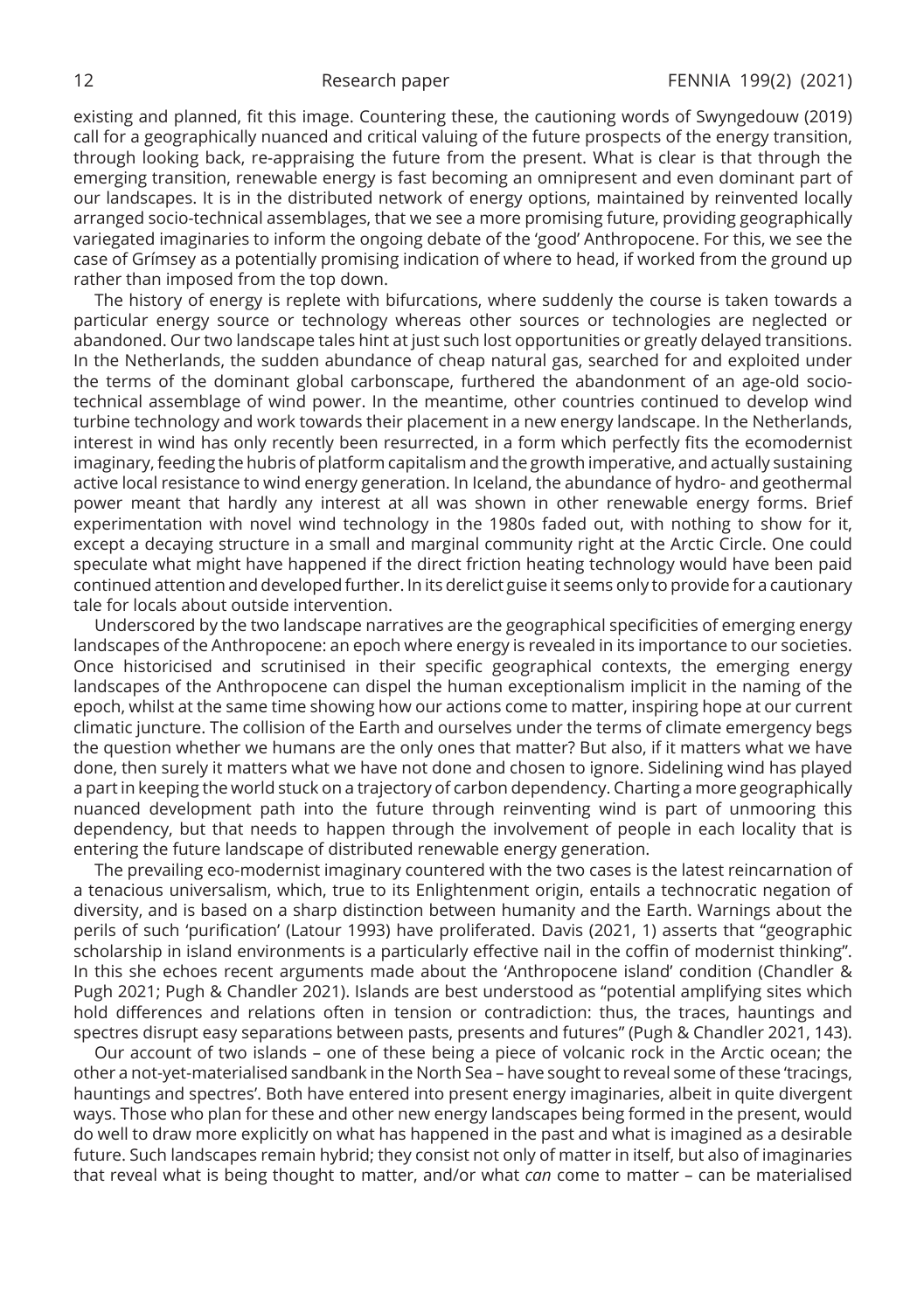under the conditions of the Anthropocene. Indeed, "the Anthropocene can very well be seen as The Great Hybridization, in that it fuses together humanity and nature under the impulse provided by human aggressive adaptation" (Arias-Maldonado 2015, 125).

Global challenges associated with the current carbonscapes are manifested in land-grabbing, war, climate change and petrol price riots (Tynkkynen 2019). The way forward will entail coming to terms with geographical specificities and dissonant knowledges and voices in different places of the critical zone of Earth, wind and fire, where our lives unfold.

### **References**

- Akureyrarbær (n.d.) Loftslagsmál. <*<https://www.akureyri.is/is/thjonusta/umhverfismal/loftslagsmal>*> 8.1.2022.
- Arias-Maldonado, M. (2015) *Environment and Society: Socionatural Relations in the Anthropocene.*  Springer, Cham.

Arnalds, A. (1987) Ecosystem disturbance in Iceland. *Arctic and Alpine Research* 19(4) 508–513. <https://doi.org/10.1080/00040851.1987.12002633>

Arnórsson, S. (2017) *Jarðhiti og jarðarauðlindir.* Hið íslenska bókmenntafélag, Reykjavík.

- Barrio, I. C., Hik, D. S., Thórsson, J., Svavarsdóttir, K., Marteinsdóttir, B. & Jónsdóttir, I. S. (2018) The sheep in wolf's clothing? Recognizing threats for land degradation in Iceland using<br>state-and-transition models. *Land Degradation & Development* 29(6) 1714–1725. models. *Land Degradation &* <https://doi.org/10.1002/ldr.2978>
- van Bavel, B. J. P. & Luiten, J. (2004) The jump-start of the Holland economy during the late-medieval crisis, c.1350–c.1500. *The Economic History Review* 57(3) 503–532. <https://doi.org/10.1111/j.1468-0289.2004.00286.x>
- van Beek, R., Maas G. J. & van den Berg, E. (2015) Home turf: an interdisciplinary exploration of the long-term development, use and reclamation of raised bogs in the Netherlands. *Landscape History* 36(2) 5–34. <https://doi.org/10.1080/01433768.2015.1108024>
- van Beek, R., Candel, J. H. J., Quik, C., Bos, J. A. A., Gouw-Bouman, M. T. I. J., Makaske, B. & Maas, G. J. (2019) The landscape setting of bog bodies: interdisciplinary research into the site location of Yde Girl, The Netherlands. *The Holocene* 29(7) 1206–1222.<https://doi.org/10.1177/0959683619838048>
- Benediktsson, K. (2021) Conflicting imaginaries in the energy transition? Nature and renewable energy in Iceland. *Moravian Geographical Reports* 29(2) 88–100.<https://doi.org/10.2478/mgr-2021-0008>
- Benediktsson, K. & Lund, K. A. (eds.) (2011) *Conversations with Landscape*. Routledge, London. Biello, D. (2016) *The Unnatural World: The Race to Remake Civilization in Earth's Newest Age.*
- Scribner, New York.
- Bonnett, A. (2020) *The Age of Islands. In Search of New and Disappearing Islands.* Atlantic Books, London.
- Castree, N. (2014) The Anthropocene and Geography III: future directions. *Geography Compass* 8(7) 464–476.<https://doi.org/10.1111/gec3.12139>
- Castree, N. (2021) Framing, deframing and reframing the Anthropocene. *Ambio* 50 1788–1792. <https://doi.org/10.1007/s13280-020-01437-2>
- Chandler, D. & Pugh, J. (2021) Anthropocene islands: there are only islands after the end of the world. *Dialogues in Human Geography* 11(3) 395–415. <https://doi.org/10.1177/2043820621997018>
- Chwałczyk, F. (2020) Around the Anthropocene in eighty names considering the Urbanocene proposition. *Sustainability* 12(11) 4458. <https://doi.org/10.3390/su12114458>
- Clark, N. (2019) Political geologies of magma. In Bobbette, A. & Donovan, A. (eds.) Political Geology. *Active Stratigraphy and the Making of Life*, 263–292. Palgrave Macmillan, Cham. [https://doi.org/10.1007/978-3-319-98189-5\\_10](https://doi.org/10.1007/978-3-319-98189-5_10)
- Crutzen, P. J. (2002) Geology of mankind. *Nature* 415 23. <https://doi.org/10.1038/415023a>
- Dagur (1982) Vindmylla reist í Grímsey 12.8.1982, p. 1.
- Dagur (1985) Það er slæmt að geta ekki virkjað vindinn 12.8.1985, p. 1.
- Dagur (1986) Vindmyllan hitar tvö hús. 19.3.1986, p. 1.
- Davis, S. (2021) Islands, modernity and other worlds that never end. *Dialogues in Human Geography*  11(3) 416–419.<https://doi.org/10.1177/20438206211017441>
- de Zeeuw, J. W. (1978) Peat and the Dutch Golden Age. The historical meaning of energy-attainability. *AAG Bijdragen* 21 3–31.
- Faber, A. (2018) *De Gemaakte Planeet. Leven in het Antropoceen.* Amsterdam University Press, Amsterdam.
- Global Secretariat Office (n.d.) Global Covenant of Mayors for Climate & Energy. <*[https://www.](https://www.globalcovenantofmayors.org) [globalcovenantofmayors.org](https://www.globalcovenantofmayors.org)*>. 3.5.2022.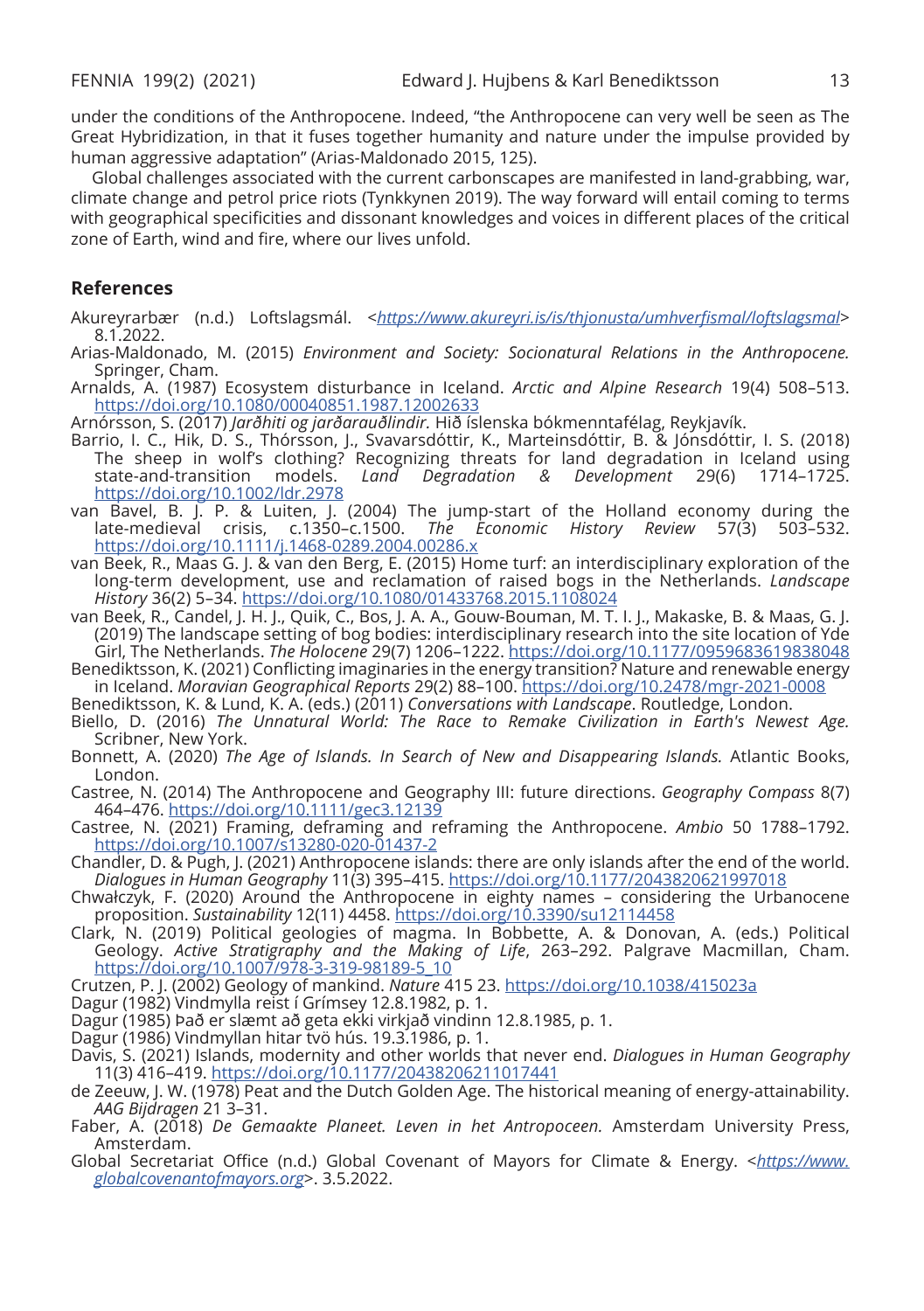- Graeber, D. & Wengrow, D. (2021) *The Dawn of Everything. A New History of Humanity.* Allen Lane, New York.
- Groenewoudt, B. (2012) History continuous: drowning and desertification. Linking past and future in the Dutch landscape. *Quaternary International* 251 125–135.<https://doi.org/10.1016/j.quaint.2011.07.015>
- Grydehøj A. & Kelman I. (2017) The eco-island trap: climate change mitigation and conspicuous sustainability. *Area* 49 106–113. <https://doi.org/10.1111/area.12300>
- Gupta, A. & Mason, M. (eds.) (2014) *Transparency in Global Environmental Governance: Critical Perspectives.* MIT Press, Cambridge, MA.<https://doi.org/10.7551/mitpress/9780262027410.001.0001>
- Haarstad, H. & Wanvik, T. I. (2017) Carbonscapes and beyond: conceptualizing the instability of oil landscapes. *Progress in Human Geography* 41(4) 432–450.<https://doi.org/10.1177/0309132516648007>
- Hajdinjak, M., Mafessoni, F., Skov, L., Vernot, B., Hübner, A. Fu, O., Essel, E., Nagel, S., Nickel, B., Richter, J., Moldovan, O., Constantin, S., Endarova, E., Zhariev, N., Spasov, R., Welker, F., Smith, G. M., Sinet-Mathiot, V., Paskulin, L., Fewlass, H., Talamo, S., Rezek, Z., Sirakova, S., Sirakov, N., McPherron, S. P., Tsanova, T., Hublin, J-J., Peter, B. M., Meyer, M., Skoglund, P. Kelso, J. & Pääbo, S. (2021) Initial upper Palaeolithic humans in Europe had recent Neanderthal ancestry. *Nature* 592 253–257. <https://doi.org/10.1038/s41586-021-03335-3>
- van Hattum, T. (2021) Nederland in 2120. <*[https://www.wur.nl/nl/Landingspagina-redacteuren/nl/](https://www.wur.nl/nl/Landingspagina-redacteuren/nl/Dossiers/dossier/Nederland-in-2120.htm) [Dossiers/dossier/Nederland-in-2120.htm](https://www.wur.nl/nl/Landingspagina-redacteuren/nl/Dossiers/dossier/Nederland-in-2120.htm)*>. 4.1.2021.
- van Hulten, F. F. N. (2009) Brief history of petroleum exploration in the Netherlands. <*[http://www.f-van](http://www.f-van-hulten.com/Geology/van_Hulten_2009.pdf)[hulten.com/Geology/van\\_Hulten\\_2009.pdf](http://www.f-van-hulten.com/Geology/van_Hulten_2009.pdf)*>. 10.12.2021.
- Jacobson, M. Z., Delucchi, M. A., Cameron, M. A., Coughlin, S. J., Hay, C. A., Manogaran, I. P., Shu, Y. & von Krauland, A-K. (2019) Impacts of green new deal energy plans on grid stability, costs, jobs, health, and climate in 143 countries. *One Earth* 1(4) 449–463. <https://doi.org/10.1016/j.oneear.2019.12.003>
- Jasanoff, S. & Kim, S-H. (2009) Containing the atom: sociotechnical imaginaries and nuclear power in the United States and South Korea. *Minerva* 47(2) 119–146. <https://doi.org/10.1007/s11024-009-9124-4>
- Jasanoff, S. & Kim, S-H. (eds.) (2015) *Dreamscapes of Modernity: Sociotechnical Imaginaries and the Fabrication of Power*. University of Chicago Press, Chicago. <https://doi.org/10.7208/chicago/9780226276663.001.0001>
- Kaijser, A. (2002) System building from below: institutional change in Dutch water control systems. *Technology and Culture* 43(3) 521–548.
- Kallis, G. & March, H. (2014) Imaginaries of hope: the utopianism of degrowth. *Annals of the Association of American Geographers* 105(2) 360–368. <https://doi.org/10.1080/00045608.2014.973803>
- Karlsson, G. (2000) *The History of Iceland.* University of Minnesota Press, Minneapolis.
- Kolen, J., Renes, H. & Hermans, R. (eds.) (2015) *Landscape Biographies: Geographical, Historical and Archaeological Perspectives on the Production and Transmission of Landscapes.* University of Amsterdam Press, Amsterdam.<https://doi.org/10.5117/9789089644725>
- Kröger, M. (2016) Spatial causalities in resource rushes: notes from the Finnish mining boom. *Journal of Agrarian Change* 1(4) 543–570.<https://doi.org/10.1111/joac.12113>
- Latour, B. (1993) *We Have Never Been Modern*. Harvard University Press, Cambridge.
- Lebow, V. (1972) *Free Enterprise, the Opium of the American People*. Oriole Editions, New York.
- Lewis, S. L. & Maslin, M. (2018) *The Human Planet. How We Created the Anthropocene.* Yale University Press, New Haven.<https://doi.org/10.2307/j.ctv2c3k261>
- Mitchell, T. (2011) *Carbon Democracy: Political Power in the Age of Oil.* Verso, London.
- Moore, J. W. (2015) *Capitalism in the Web of Life. Ecology and the Accumulation of Capital.* Verso, London. Orkustofnun (2021) Energy statistics for Iceland 2020. <*[https://orkustofnun.is/gogn/os-onnur-rit/](https://orkustofnun.is/gogn/os-onnur-rit/Orkutolur-2020-enska.pdf) [Orkutolur-2020-enska.pdf](https://orkustofnun.is/gogn/os-onnur-rit/Orkutolur-2020-enska.pdf)*>. 30.12.2021.
- Owens, B. N. (2019) *The Wind Power Story: A Century of Innovation that Reshaped the Global Energy Landscape*. John Wiley and Sons, London. <https://doi.org/10.1002/9781118794289>
- Parikka, J. (2014) *The Anthrobscene*. University of Minnesota Press, Minneapolis.
- Patel, R. & Moore, J. W. (2018) *A History of the World in Seven Cheap Things. A Guide to Capitalism, Nature, and the Future of the Planet.* Verso, London.
- Pálmason, G. (2005) *Jarðhitabók Eðli og nýting auðlindar*. Hið íslenska bókmenntafélag, Reykjavík.
- Pálsson, G. (2019) *The Human Age. How We Created the Anthropocene Epoch and Caused the Climate Crisis.* Welbeck, London.
- Pillans, B., Chappell, J. & Naish, T. R. (1998) A review of the Milankovitch climatic beat: template for Plio–Pleistocene sea-level changes and sequence stratigraphy. *Sedimentary Geology* 122(1–4) 5–21. [https://doi.org/10.1016/S0037-0738\(98\)00095-5](https://doi.org/10.1016/S0037-0738(98)00095-5)
- Pugh J. & Chandler D. (2021) *Anthropocene Islands: Entangled Worlds.* University of Westminster Press, London.<https://doi.org/10.2307/j.ctv1v3gqxp>